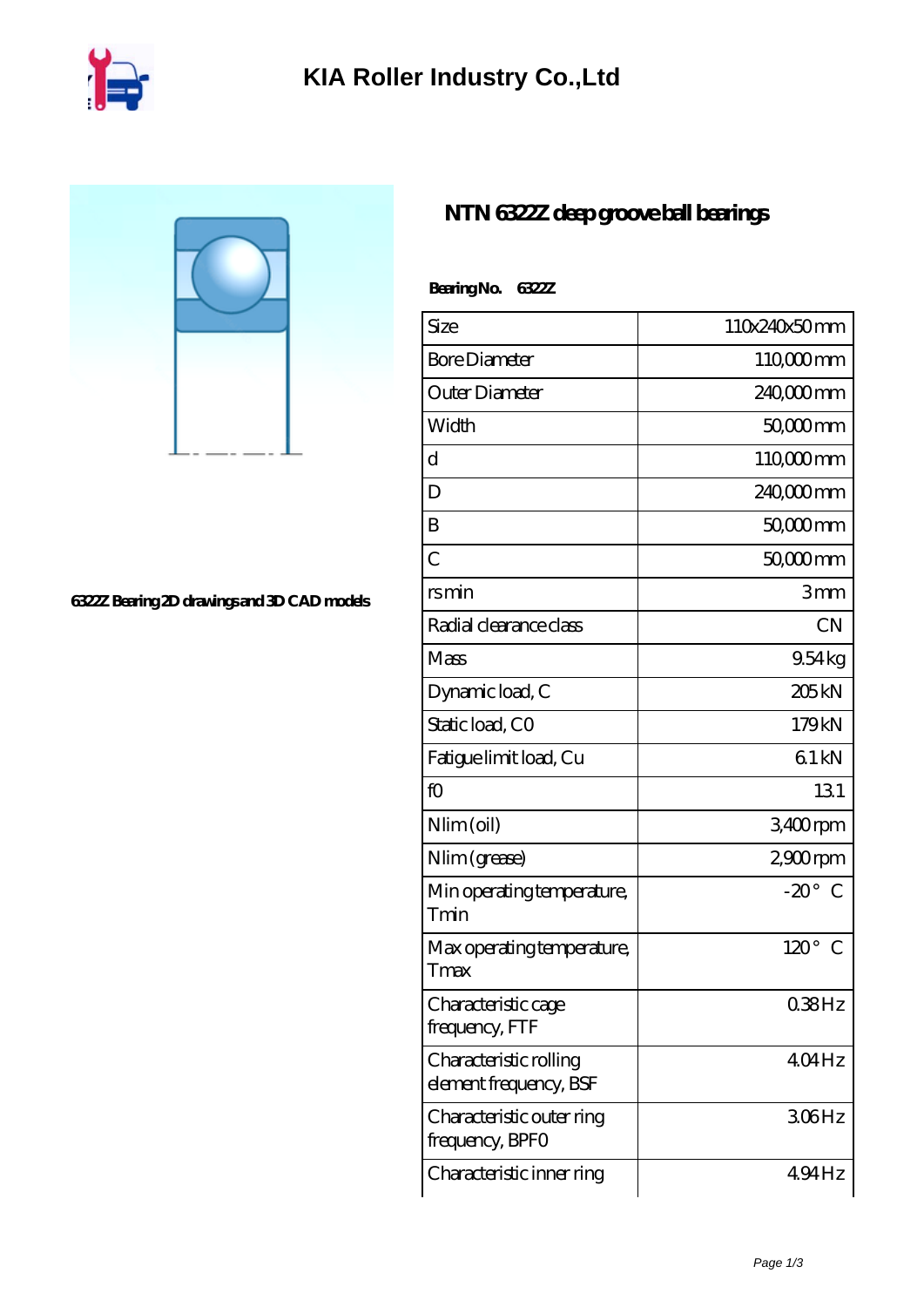

## **[KIA Roller Industry Co.,Ltd](https://iyded.com)**

| frequency, BPFI                    |                                                                                                                                                                                                                                |
|------------------------------------|--------------------------------------------------------------------------------------------------------------------------------------------------------------------------------------------------------------------------------|
| damin                              | $123 \text{mm}$                                                                                                                                                                                                                |
| Damax                              | $227 \text{mm}$                                                                                                                                                                                                                |
| ramax                              | 25mm                                                                                                                                                                                                                           |
| Category                           | Single Row Ball Bearings                                                                                                                                                                                                       |
| Inventory                          | 00                                                                                                                                                                                                                             |
| Manufacturer Name                  | <b>NTN</b>                                                                                                                                                                                                                     |
| Minimum Buy Quantity               | N/A                                                                                                                                                                                                                            |
| Weight / Kilogram                  | 9.872                                                                                                                                                                                                                          |
| Product Group                      | <b>BOO308</b>                                                                                                                                                                                                                  |
| Enclosure                          | 1 Metal Shield                                                                                                                                                                                                                 |
| Precision Class                    | ABEC 1   ISO PO                                                                                                                                                                                                                |
| Maximum Capacity / Filling<br>Slot | No                                                                                                                                                                                                                             |
| Rolling Element                    | <b>Ball Bearing</b>                                                                                                                                                                                                            |
| Snap Ring                          | No                                                                                                                                                                                                                             |
| Internal Special Features          | No                                                                                                                                                                                                                             |
| Cage Material                      | Steel                                                                                                                                                                                                                          |
| <b>Internal Clearance</b>          | CO-Medium                                                                                                                                                                                                                      |
| Inch - Metric                      | Metric                                                                                                                                                                                                                         |
| Long Description                   | 110MM Bore; 240MM<br>Outside Diameter: 50MM<br>Outer Race Width; 1 Metal<br>Shield; Ball Bearing; ABEC 1<br>ISO PO, No Filling Slot; No<br>Snap Ring, No Internal<br>Special Features;<br>CO Medium Internal<br>Clearance; Ste |
| <b>Other Features</b>              | Deep Groove                                                                                                                                                                                                                    |
| Category                           | Single Row Ball Bearing                                                                                                                                                                                                        |
| <b>UNSPSC</b>                      | 31171504                                                                                                                                                                                                                       |
| Harmonized Tariff Code             | 8482.105068                                                                                                                                                                                                                    |
| Noun                               | Bearing                                                                                                                                                                                                                        |
| Keyword String                     | Ball                                                                                                                                                                                                                           |
|                                    |                                                                                                                                                                                                                                |